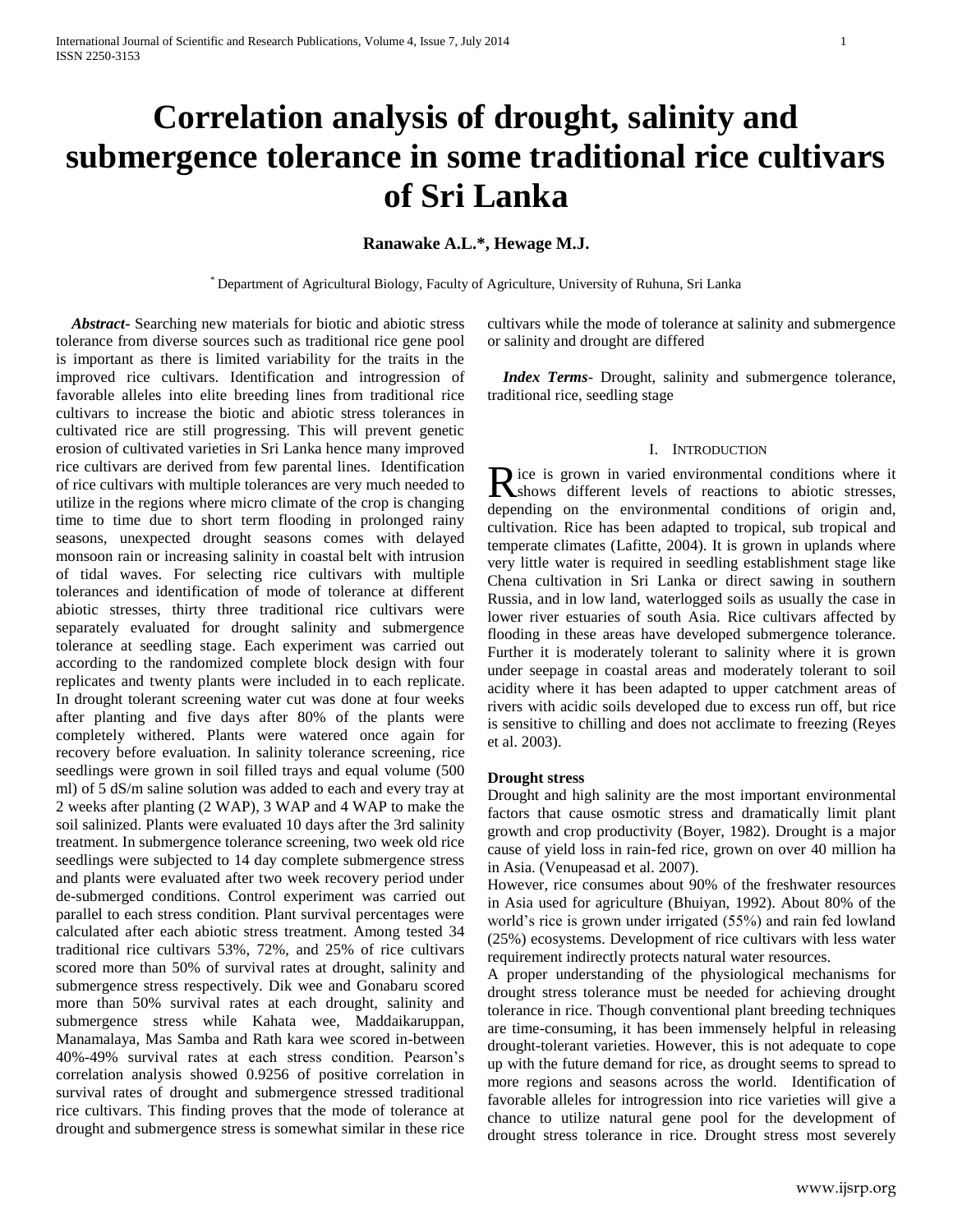impacts yield when applied during the reproductive stage of the rice plant. In other growth stages drought stress limits yield causing poor seedling establishment and poor tiller number.

## **Salinity stress**

Soil salinity has been identified as caused by three different reasons; natural, clearing of native vegetation, and irrigation (Manneh et al. 2007). Soil salinity constraints rice production and over 30% of the irrigated rice area in the world is affected by saline conditions due to irrational management and defective irrigation practices (Yeo and Flowers, 1984). Current guidelines (Maas and Grattan, 1999; Hanson et al. 1999) indicate that rice yields decrease 12% for every unit (dS/m) increase in above 3.0 dS/m. According to the classification of classes of soil salinity, low salinity; EC 2-4 dS/m can be caused by natural salinity and irrigation salinity. Species with low-moderate salt tolerance can be grown successfully under this salt stress. Moderate to high salt tolerant plant species are needed when the electrical conductivity falls between 4-8 dS/m. This salinity is caused by irrigation water logged. Under high-salinity condition with EC value more than 9 dS/m only halopytes can be grown in the areas like seeping. Utilization of unexploited genetic variation in sub species of rice cultivars with distinguishable level of tolerance for biotic and abiotic stresses avoids genetic engineering techniques such as gene transformation to develop stress tolerant cultivars with less chance for acquiring considerable tolerance in the case of traits, which are controlled by many genes. Introgression of Japonica rice cultivars with Indica rice cultivars to overcome the narrow gene pool is well practiced in broad areas of development of stress tolerant rice cultivars. Further Indica rice cultivars named Pokkali and Nona-Bokara are wellknown salt tolerant rice cultivars with high heritability values (Gregorio and Senadhira, 1993) but it is said that salt tolerance is co-inherited with other undesirable agronomical characters (Heu and Koh, 1991).

The growth under saline condition depends on the reducing ability of sodium and chloride uptake while maintaining potassium uptake in to the plant (Koyama et al. 2001). The development of appropriate technique for management of salinity is critical for optimizing rice performance under saline or potentially saline conditions. Mass and Grattan (1999) reported that yields cannot be improved under salt-stressed conditions by increasing the seeding rate. And they found that, high field-water levels are more growth limiting than shallow water levels. Therefore, the solution for rice growers who are facing salinity problems is, irrigation management strategies that maintain low levels of salinity stress while minimizing high field water levels (Grattan et al. 1999). Various methods such as soil reclamation, excessive irrigation, and soil drainage are used to minimize soil salinity; they are always laborious and expensive. Other strategies such as varietal improvement have to be done for constant and profitable rice production.

## **Submergence stress**

An increase in the frequency and magnitude of hydrological fluctuations is seen in modern agriculture as a result of global climate change as well as poor management of agricultural lands. Almost one-third of world's rice lands are at a low elevation and rainfed, and a large proportion of it is prone to both drought and

flash flooding. Submergence affects 15 million ha of low land rice growing areas in South and South East Asia. In Sri Lanka alone, rice lands with flash flooding exceed 25,000 - 40,000 ha. Ismail and Mackill (2009, www.knowledgebank.IRRI) suggest that there would be a different mechanism in Goda Heenati which is a submergence tolerant Sri Lankan traditional rice cultivar (www.knowledgebank.IRRI). Studies conducted in Sri Lanka (Ranawake et al. 2010 a; Ranawake et al. 2010b; Ranawake et al. 2011a, Ranawake et al. 2011b) showed that some other traditional rice cultivars have also shown different tolerance mechanisms to submergence at seedling stage indicating the need of further systematic study of tolerant levels and mechanisms of traditional rice cultivars.

## **Importance of genetic variability**

Extent of genetic variability present in a gene pool is an important factor for genetic improvement in rice. Sri Lanka traditional rice gene pool consists of many abiotic and biotic stress tolerant traits with divers agronomical characters (Ranawake et al. 2010a; Ranawake et al. 2010b; Ranawake et al. 2011a; Ranawake et al. 2011b; Ranawake et al. 2012) The selected abiotic stress tolerant rice cultivars have the potential of direct introduction in to farmer fields (Djilianov et al. 2005) or utilization of them in the breeding programs implement to develop abiotic stress tolerance rice cultivars (Djilianov et al. 2005; Ashfaq et al. 2012). Evaluation of salinity, drought and submergence tolerance in 33 traditional rice cultivars was done at Faculty of Agriculture, University of Ruhuna, Sri Lanka with the aim of identifying stress tolerant traditional rice cultivars.

## II. MATERIALS AND METHODS

 Thirty three traditional rice cultivars were collected from Plant Genetic and Resource Center (PGRC) Gannoruwa, Peradeniya, Sri Lanka for the study.

## **Screening for level of drought tolerance**

Seed dormancy was broken by keeping seeds at 50o C for 5 days. Seed surface sterilization was done by dipping seeds in 70% ethyl alcohol for 2 minutes and dipping seeds in 5% Chlorex solution for 30 minutes. Seeds were washed out thoroughly by distilled water. Dormancy broken seeds were germinated at 35o C and planted in plastic boxes (15 cm X 7.5 cm X 15 cm) filled with homogenized soil up to  $\frac{3}{4}$  of the total depth according to the randomized complete block design with 20 plants per replicate and four replicates for each cultivar. Water cut was done at four weeks after planting. Five days after 80% of the plants were completely withered plants were watered once again for recovery. Ten days after watering, plants were evaluated according to survival percentage.

## **Screening for level of Salinity tolerance**

Germinated seeds were planted in trays (45 cm X 30 cm X 5 cm) according to the randomized complete block design (RCBD) with 3 replicates and with 20 plants for each replicate. Trays were filled with homogenized soil up to 3 cm depth. Equal volume (500 ml) of 5 dS/m saline solution was added to each and every tray at 2 Weeks after planting (2 WAP), 3 WAP and 4 WAP as 1st, 2nd & 3rd salinity treatments. Electrical conductivity (EC) of soil solution was measured at each time.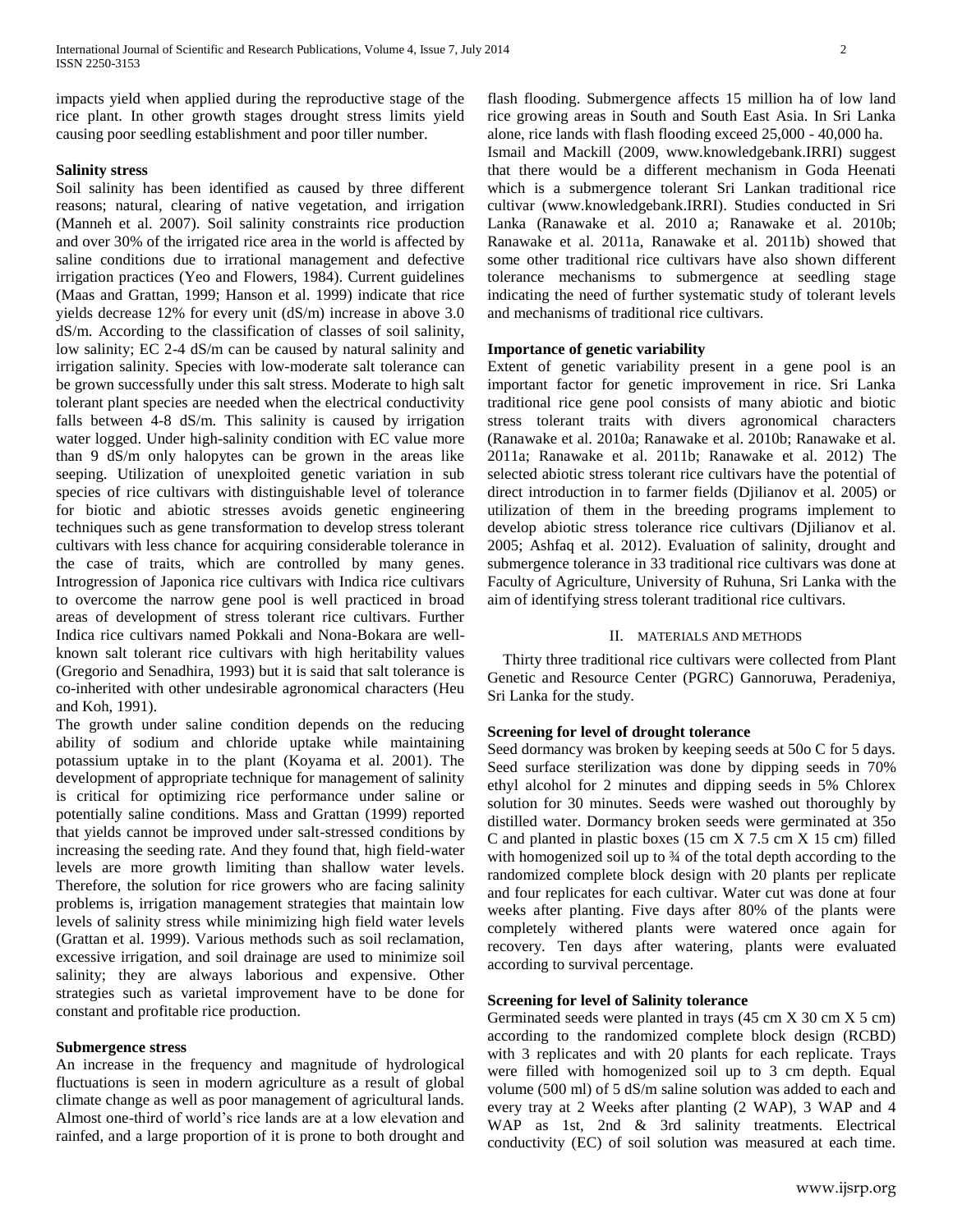Equal volume of water was added to all the trays every other day. Plant survival percentage was recorded on the 10th day after 3rd salinity treatment.

# **Screening for level of submergence tolerance**

Experiment was carried out according to the randomized complete block design (RCBD) with 4 replicates. Each replicate contained 20 plants. Uniformly germinated seeds were planted in trays (60 cm X 90 cm) and maintained them at control growth conditions for 2 weeks. Two week old seedlings were subjected to 14 day complete submergence conditions separately and control experiment was carried out all along the experiment period. After complete submergence period plants were allowed two week period for recovery at control growth conditions. Plant survival percentage was recorded at the end of the experiment.

## III. RESULTS AND DISCUSSION

 Among tested traditional rice cultivars 53%, 72% and 25% of rice cultivars scored more than 50% survival rates at drought, salinity and submergence stress respectively (Table 1). In fact Sri Lankan traditional rice cultivars show exceptional levels of tolerance. For example in a study of 76 rice cultivars, nine Sri Lankan indigenous cultivars were among the top thirteen for survival under submergence for 2 weeks (Singh et al. 2010). However this is a great figure comparing that only 6% of 3156 rice cultivars tested for tolerance at the Huntra Rice experiment research station Thailand survived at 10 day submergence (Setter et al. 1997) and only 2% of 18,115 lines were submergence tolerance at 10 days at IRRI (Setter and Laureles, 1996).

Heeneti-309 was the best submergence tolerant rice cultivar with the survival rates more than 95% at the seedling submergence stress. Rathel and Matholuwa also scored more than 85% survival rates at two week submergence stress. Interestingly these three cultivars scored more than 60 % of survival rates at the drought stress. This type of rice cultivars are very much suitable for the areas where rice cultivation totally depends on the monsoon rains. Due to climate change, sometimes monsoon rain prevails more weeks than usual and sometimes it onset later than the expected duration causing drought seasons in the middle of the crop. These areas are frequently affected by floods as well as by drought.

Rice cultivar Dik Wee I scored more than 60 % survival rates at all the stress conditions. This is an exceptional rice cultivar in terms of abiotic stress tolerance.

| 3641 | Heen dik Wee                       | 0.0 <sup>r</sup>  | $91.2^a$            | $20.0^{\rm q}$     |
|------|------------------------------------|-------------------|---------------------|--------------------|
| 3644 | Herath                             | $75.0^\mathrm{e}$ | 27.7 <sup>n</sup>   | $53.3^{1}$         |
| 3642 | Kahata Samba                       | $33.3^{n}$        | $25.4^{\circ}$      | $80.0^{\rm b}$     |
| 3387 | Kahata wee                         | 70.0 <sup>f</sup> | $48.5^h$            | $73.3^e$           |
| 3713 | Kalukanda                          | $20.8^{\rm p}$    | $59.0^{\rm f}$      | 46.67 <sup>n</sup> |
| 3162 | Kiri naran                         | $36.84^{\rm m}$   | 0.0 <sup>y</sup>    | $60.0^{\rm k}$     |
| 3388 | Maddai karuppan 53.33 <sup>k</sup> |                   | $74.2^{\circ}$      | $40.0^\circ$       |
| 3721 | Manamalaya                         | $79.2^{\rm d}$    | $79.3^{b}$          | 46.67 <sup>n</sup> |
| 2349 | Mas samba                          | 60.0 <sup>h</sup> | $45.1^{j}$          | 86.7 <sup>a</sup>  |
| 3472 | Masuran                            | $0.0^{\rm r}$     | 16.1 <sup>t</sup>   | $20.0^{q}$         |
| 3214 | Matholuwa                          | $86.2^{b}$        | 14.9 <sup>u</sup>   | $75.0^{\circ}$     |
| 3388 | Maddai karuppan 53.33 <sup>k</sup> |                   | $74.2^{\circ}$      | $40.0^\circ$       |
| 3142 | Molaga samba                       | $0.0^{\rm r}$     | 16.1 <sup>t</sup>   | $72.2^f$           |
| 3672 | Mudaliwi                           | $75.0^\circ$      | $22.1^p$            | $62.5^{\rm i}$     |
| 3663 | Murunga                            | $25.0^\circ$      | 19.7 <sup>r</sup>   | $60.0^{\rm k}$     |
| 3639 | Polayal                            | 66.7 <sup>g</sup> | $8.3^{\mathrm{w}}$  | $26.7^{\rm p}$     |
| 3592 | Ranhiriyal                         | $58.3^{i}$        | $5.8^x$             | 80.0 <sup>b</sup>  |
| 2196 | Rathel                             | $86.4^{b}$        | $0.0^y$             | $60.0^{\rm k}$     |
| 3684 | Rathkara                           | $75^e$            | $48.5^{\rm h}$      | $66.6^h$           |
| 3390 | Rathu heenati                      | $80.0^\circ$      | $12.5^{\mathrm{v}}$ | $55.56^{k}$        |
| 3473 | Ratu wee                           | 41.7 <sup>1</sup> | $35.8^k$            | $12.5^{\rm r}$     |
| 3629 | Ruwan raththaran $0.0r$            |                   | 0.0 <sup>y</sup>    | $73.3^e$           |
| 3605 | Seedevi                            | 8.3 <sup>q</sup>  | $63.2^e$            | 50.0 <sup>m</sup>  |
| 3725 | Sivuru wee                         | 0.0 <sup>r</sup>  | $28.2^{\rm m}$      | 46.67 <sup>n</sup> |
| 3171 | Sudu hetada                        | 0.0 <sup>r</sup>  | 0.0 <sup>y</sup>    | $61.7^{j}$         |
| 3160 | Valihundiran                       | 80.0 <sup>c</sup> | 16.4 <sup>s</sup>   | $20.0^{q}$         |
| 3445 | Yakada wee                         | $0.0^{\rm r}$     | $47.2^{\rm i}$      | $73.9^{d}$         |
|      |                                    |                   |                     |                    |

Superscript letters indicate DMRT groups. The same letters in the same raw are not significantly differed.

According to the applied bio assay conditions, twenty three rice cultivars scored more than 50% survival rates at drought stress. Mas Samba and Bathkiriel were the best among all the other cultivars those scored 86.7% survival rates.

At each stress condition Dik wee and Gonabaru scored more than 50% survival rates (Table1). The genetic constituents of this type of cultivars must be dissected to understand the alleles responsible for tolerant levels. Kahata wee, Maddaikaruppan, Manamalaya, Mas Samba and Rath kara wee scored in-between 40%-49% survival rates at each stress condition (Table 2). Out of 33 traditional rice cultivars Heeneti-309 scored the highest survival rate at both submergence (96.74%) and drought (86.67%) stresses but at salinity stress it scored only 19.81% survival rate.

Table 2 Rice cultivars scored given survival rates at each salinity, drought and submergence stress.

|                                 | Table 1 Survival rates of traditional rice cultivars after drought, |  |  |
|---------------------------------|---------------------------------------------------------------------|--|--|
| salinity and submergence stress |                                                                     |  |  |

| Accession   |             |             |                   | Survival rate $(\%)$ |                   |
|-------------|-------------|-------------|-------------------|----------------------|-------------------|
| Number Name |             | Submergence |                   |                      | Salinity Drought  |
| 3550        | Bathkiri el |             | 0.0 <sup>r</sup>  | 19.8 <sup>q</sup>    | 86.7 <sup>a</sup> |
| 2203        | Dikwee I    |             | 60.0 <sup>h</sup> | $64.4^{\rm d}$       | $60.0^k$          |
| 3543        | Gonabaru    |             | $55.56^{j}$       | $57.9^{\rm g}$       | $69.4^{\text{g}}$ |
| 3692        | Handiran    |             | 8.3 <sup>q</sup>  | $29.1^1$             | $73.3^e$          |
| 3707        | Heenati     |             | 8.3 <sup>q</sup>  | 0.0 <sup>y</sup>     | $60.0^k$          |
| 3132        | Heenati-309 |             | $96.74^{\circ}$   | 0 <sup>0</sup>       | 50.0 <sup>m</sup> |

| Survival% | Rice cultivar  |
|-----------|----------------|
| $> 50\%$  | Dik Wee        |
|           | Gonabaru       |
| 40%-49%   | Kahata Wee     |
|           | Maddaikaruppan |
|           | Manamalaya     |
|           | Mas Samba      |
|           | Rathkara       |
| 30%-39%   | Herath         |
| 20%-29%   | Kahata Samba   |
|           | Kalu Kanda     |
|           | Mudali Wee     |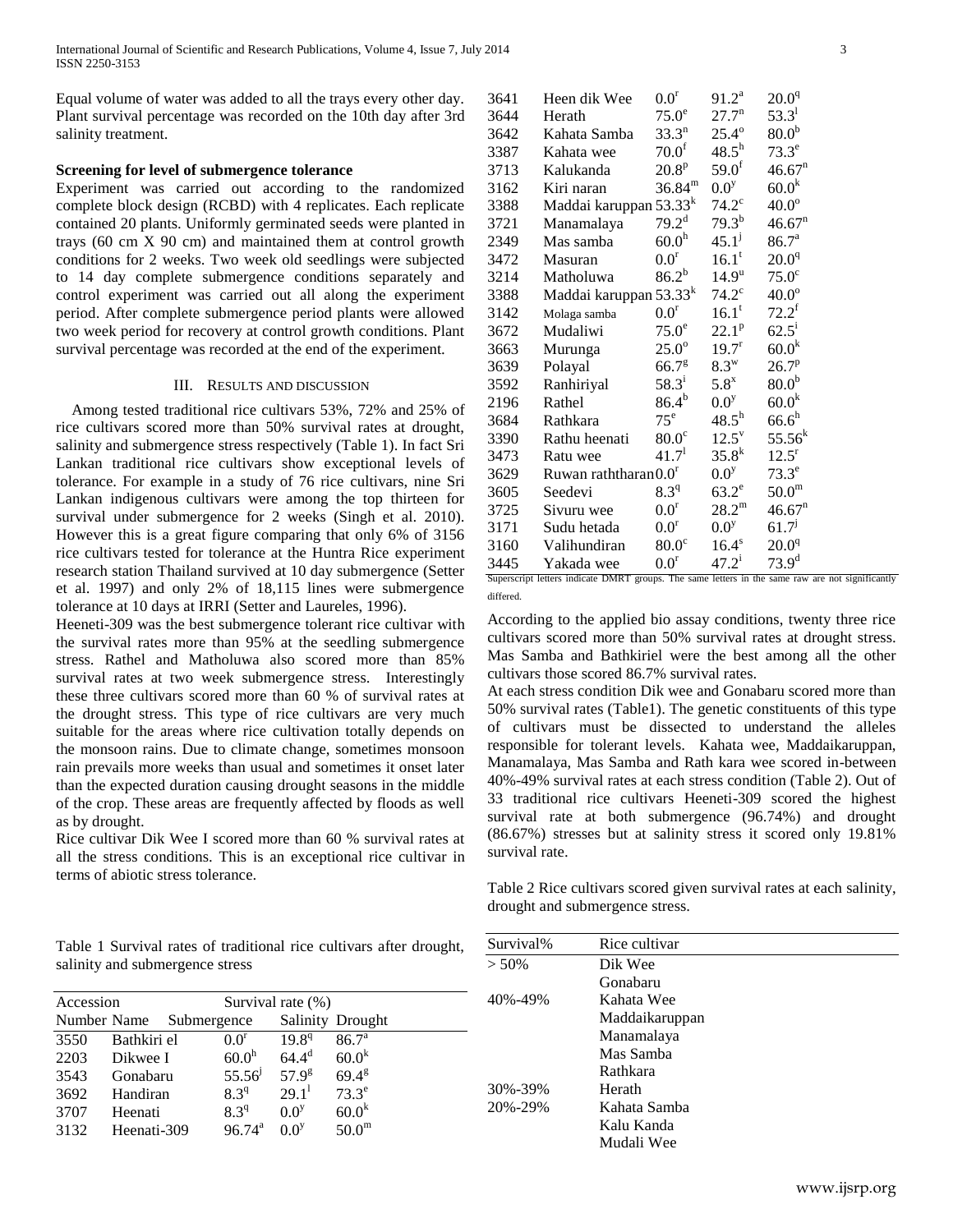#### Murunga

The pair wise correlation analysis showed 0.9256 of positive correlation in survival rates of drought and submergence stressed traditional rice cultivars but the correlations between salinity and drought or submergence and salinity stress were negative (Table 3). On the other hand the highest survival percentage at salinity stress was scored by Herath (91.16%). Its survival percentage at salinity stress was only 20% while its submergence tolerance was around 75% (Table 1).

Table 3 Correlation coefficients for trait pairs

| Trait pair           | Correlation coefficient | P value |
|----------------------|-------------------------|---------|
| Submergence -drought | 0.9256                  | 0.001   |
| Submergence-salinity | $-0.0825$               | 0.6532  |
| Drought-salinity     | $-0.2663$               | 0.406   |

Currently Marker Assisted Back-Crossing is being practiced to develop cultivars with tolerance to submergence (Neeraja et al. 2007). Mega varieties with SUB1A introgression have been developed and proved that SUB1A enhanced the level of submergence tolerance in introgression cultivars (Endang et al. 2009). It has been found that SUB1A mediates ABA responsiveness, thereby activating a cascade of stress responsive gene expression, thus mediating both submergence and drought tolerance through prevention of water loss from leaves and suppression of leaf elongation conserving carbohydrate reserves (Fukao et al. 2007). This result is in agreement with our bio assay data where many cultivars those submergence tolerance were drought tolerance at the seedling stage. The strong correlation (r=0.9256) in between submergence tolerance and drought tolerance emphasized the common features of mode of tolerance in submergence tolerance and drought tolerance.

It is worth studying traditional rice cultivars in systematic way for each tolerance to find new breeding materials and finding new abiotic stress tolerant genes within traditional rice cultivars.

#### ACKNOWLEDGMENT

First author would like to acknowledge PGRC, Gannoruwa, Peradeniya, Sri Lanka for providing seeds of traditional rice cultivars, and NRC 12-027 for financial support.

#### **REFERENCES**

[1]. A. L. Ranawake S. A. P. Madhurangi and N. Dahanayake "Evaluation of level of drought tolerance in traditional rice cultivars in Sri Lanka at the seedling stage". *International Symposium on Agriculture and Environment (ISAE)*, 2012b, pp. 325 – 327.

[2]. A. L. Ranawake, N. Dahanayake and D.D. Senadhipathi, "Evaluation of level of submergence tolerance in traditional rice cultivars at post-germination stage", *8th Academic sessions*, *University of Ruhuna,* 2010b, p. 203.

[3]. A. L. Ranawake, N. Dahanayake and R. D. G. Kumari, "Assessment of submergence tolerance of some traditional and modern rice cultivars in Sri Lanka", *8th Academic sessions*, *University of Ruhuna*, 2010a, p. 187.

[4]. A. L. Ranawake, N. Dahanayake and U.T.D. Rodrigo, "Salinity tolerance in traditional rice cultivars" *International Sympoisum on Agriculture and Environment (ISAE)*, 2011b, p.136.

[5]. A. M. Ismail, E. S. Ella, G.V. Vergara and D. J. Mackill, "Mechanisms associated with tolerance to flooding during germination and early seedling growth in rice (*Oryza sativa*)" *Annals of Botany*, 2009, 103: 197-209.

[6]. A.L. Ranawake, U. G. S. Amarasingha and N.Dahanayaka, " Study on the submergence tolerance of some traditional rice cultivars in Sri Lanka under two different stress periods at seedling stage," *International Sympoisum on Agriculture and Environment (ISAE)*, 2011a, p. 28.

[7]. A.R. Yeo and T.J. Flowers, "Salinity Tolerance in Plants–Strategies for Crop Improvement" (eds.)Staples R.C. and Toenniessen G.H., Wiley-Inter-science Publication, Canada, 1984, pp.151-170.

[8]. B. Hanson, S. R. Grattan and A. Fulton, "Agricultural salinity and drainage", UC DANR Pub, (1999). 3375. p. 160

[9]. B. Manneh, P. Satm, P.C. Struik, S. Bruse-Oliver and F.A.V. Eeuwik, "QTLbased analysis of genotype by environment interaction for grain yield of rice in stress and non-stress environments", *Euphytica*, 2007, pp. 213-226.

[10]. C. N. Neeraja, R. Maghirang-Rodriguez A. Pamplona, S. Heuer, B.C.Y. Collard, E.M. Septiningsih, G. Vergara, D. Sanchez, K. Xu and A.M. Ismail, "A marker-assisted backcross approach for developing submergence-tolerant rice cultivars". *Theoretical and Applied Genetics*, 2007, pp. 767-776.

[11]. D. Djilianov, T. Georgieva D. Moyankova A.Atanassov K. Shinozaki S.C.M. Smeeken D.P.S. Verma and N. Murata, "Improved abiotic stress tolerance in plants by accumulation of osmoprotectants – gene transfer approach". *Biotechnol. & Biotechnol. Eq*., 2005, 19: 63-71.

[12]. D. Reyes, D. Rodriguez, M.P. O. Gonzales-Garcia Lorenzo G.Nicolas J.L. García-Martínez and C. Nicolás, "Overexpression of a Protein Phosphatase 2C from Beech Seeds in Arabidopsis Shows Phenotypes Related to Abscisic Acid Responses and Gibberellin Biosynthesis". *Plant Physiol,* 2006, pp. 1414-1424.

[13]. E.V. Maas and S. R. Grattan, "Crop yields as affected by salinity". In: Skaggs RW, Van Schilfgaarde J (eds.). Agricultural Drainage. Agron Monogr 38. ASA, CSSA, SSA, Madison, WI, 1999, pp. 55–108.

[14]. G. B. Gregorio and D. Senadhira, "Genetic analysis of salinity tolerance in rice (*Oryza sativa* L.)". *Theor. Appl. Genet* ,1993, pp. 333-338.

[15]. H. R. Lafitte, A. Ismail and J. Bennett, "Abiotic stress tolerance in rice for Asia: progress and the future "New directions for a diverse planet". *Proceedings of the 4th International Crop Science Congress*, Brisbane, Australia. Published on CDROM. 2004[, www.cropscience.org.au](http://www.cropscience.org.au/)

[16]. IRRI Annual Report 2009[, www.knowledgebank.IRRI](http://www.knowledgebank.irri/)

[17]. J. S. Boyer, "Plant productivity and environment" *Science,* 1982, pp. 443– 448

[18]. M. Ashfaq, A. S. Khan, S.H.U. Khan and R.V. Ahmad, "Association of various morphological traits with yield and genetic divergence in rice (*Oryza Sativa* L.)." *Int. J. Agric. Biol*, 2012, pp. 55–62.

[19]. M. Endang, A. M. Septiningsih, D. L. Pamplona Sanchez, *et al.,* "Development of submergence-tolerant rice cultivars: the Sub1 locus and beyond" *Ann. Bot.,* 2009, pp. 151-160.

[20]. M. H. Heu and H. J. Koh, "Newly bred salt tolerance lines in rice". *Kor. J. Breed*, 1991, pp. 59-63.